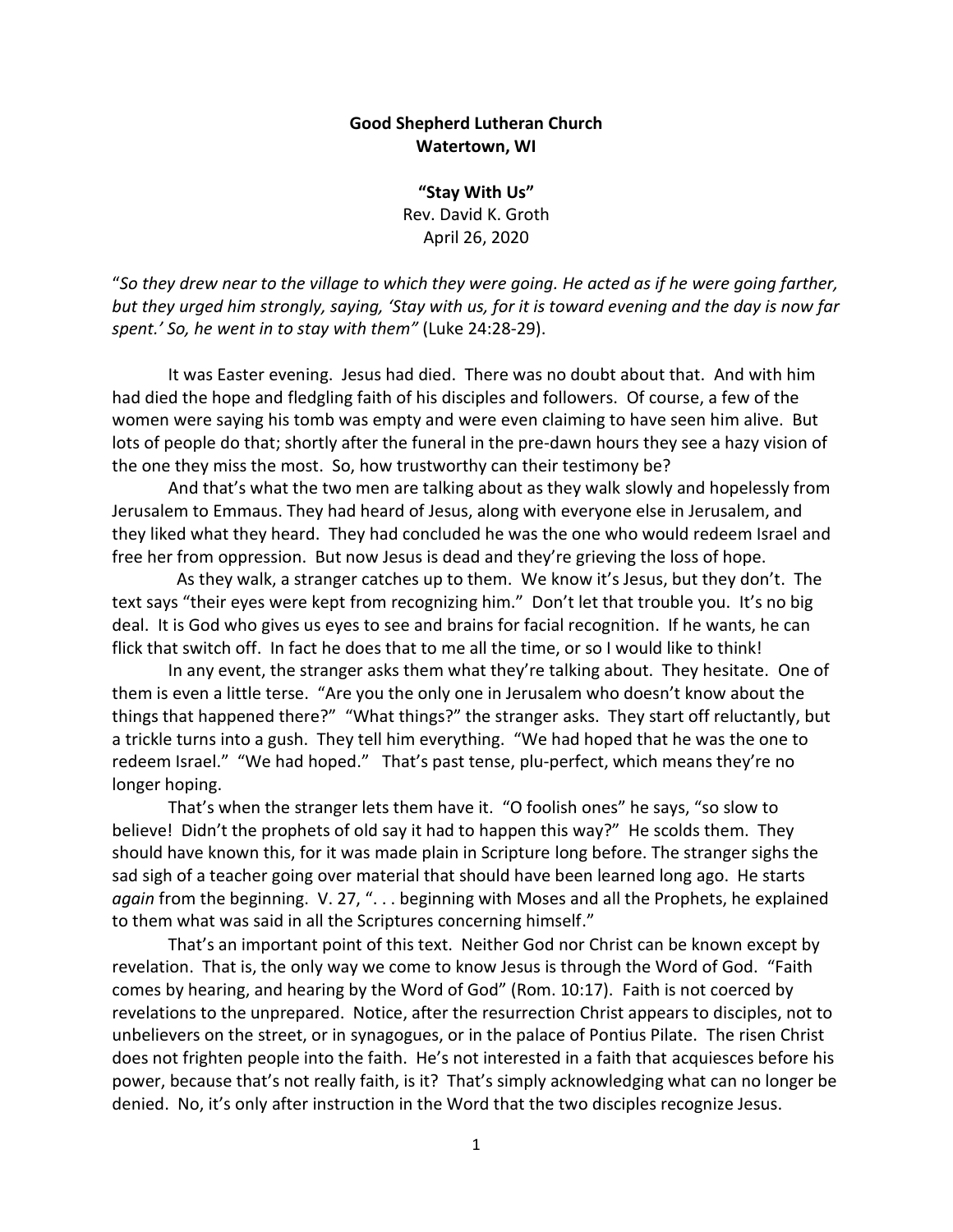In other words, Jesus evangelizes the same way you and I have to do it . . . the slow way, the hard way, by patient instruction in the Word. And it's just two ordinary guys he's working on here. Not the upper crust and swanky set; and not a massive crowd. Just two ordinary people like you and me . . . but they are important to him, because "Beginning with Moses and all the Prophets, he explained to them what was said in all the Scriptures concerning himself."

You know, if it's good enough for Jesus, it's good enough for you and me. Yes, there are times we'd like to startle people into the faith, wow them into the faith, do the power job on them. There are times we'd love to see Jesus pop off a few miracles here and now, for all the skeptics and atheists of our age. But that would not evoke faith and trust, just a fearful acknowledgment. It makes me think of the parable of the rich man in hell, begging someone from the dead be sent to his five brothers, to warn them, frighten them into the faith. But the answer is "No." "They have Moses and the prophets. Let them listen to them." In other words, Moses and the prophets are sufficient. Repentance and faith are usually brought about through the Word of God, not via dramatic experiences. That portion of Israel which rejected Jesus as Messiah did so because of their failure to understand their own Bible.

So, it is today. The Book of Concord says, "The reason some are not saved is as follows: They do not listen to God's Word at all, but willfully despise it, plug their ears, and harden their hearts. In this way they block the ordinary way for the Holy Spirit so He cannot perform His work in them. Or, when they have heard God's Word, they make light of it again and ignore it. But their wickedness is responsible for this [that they perish], not God" (FC Ep XI 12).

"Beginning with Moses and all the Prophets, he explained to them what was said in all Scriptures concerning himself." And so, that's the way we do it around here too. It's slow. It's hard. It's labor intensive, sometimes tedious. There's no profit margin to speak of, only debt. It happens in the classrooms of our school. It happens in VBS and Sunday School. It happens around your dining room table and in conversations in the car with your children. And I know what it looks like: listeners yawning their way through, distracted by every little thing, walking out in the middle like clockwork to go to the bathroom or get a tissue. Some fall asleep. But the Word is where God chooses to do his work. He does not usually choose dramatic experiences to wow us into the faith. He doesn't come to these two in a blaze of blinding light. He comes as a man who listens to their story but also as a man who pulls them back into Scripture. "... beginning with Moses and all the Prophets, he explained to them what was said in all the Scriptures concerning himself." There's no hocus pocus here. . . just Scripture. Remember, that's what he did when the devil was tempting him in the wilderness. He responded to each temptation with Scripture, "It is written . . ." he kept saying. Sometimes Scripture embarrasses us, but if it was good enough for him, it's good enough for us.

 As they draw near to Emmaus, with the sun beginning to set, Jesus acts as if he's going further. He's not going to impose himself on anyone. But the two insist, "Stay with us, for it is toward evening and the day is now far spent."

He accepts their invitation, and when at table with them somehow Jesus, though guest, becomes the host. "He took the bread and blessed it and broke it and gave it to them." He "Took . . . blessed . . . broke . . . gave . . ." He's doing all the verbs. Clearly, this is the language of the Lord's Supper, where we are the guests and he the host. And that language flicks the switch in the two men. Vs. 31, "Their eyes were opened, and they recognized him." The two